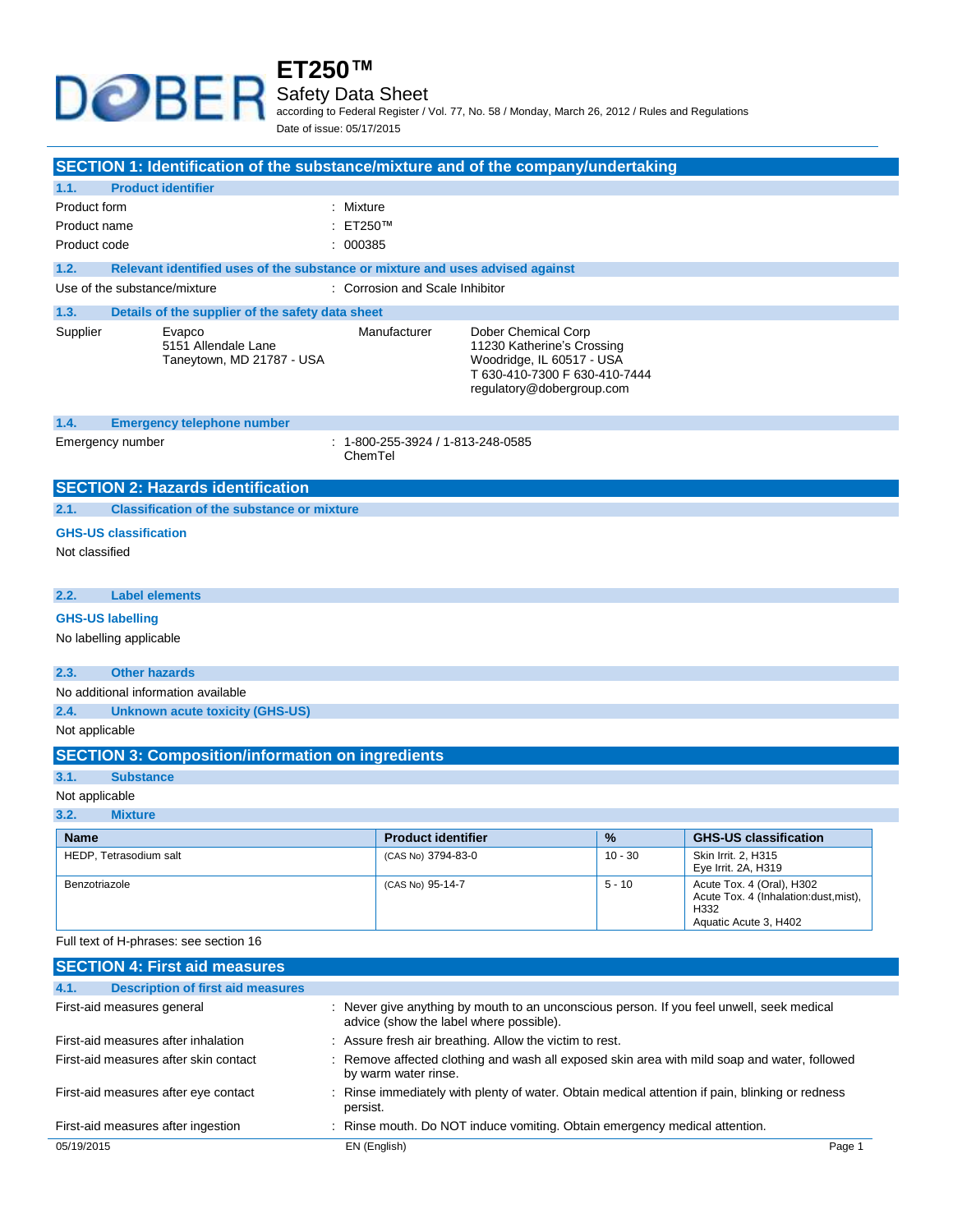#### Safety Data Sheet

according to Federal Register / Vol. 77, No. 58 / Monday, March 26, 2012 / Rules and Regulations

| 4.2.                                       |                                                                                                                 | Most important symptoms and effects, both acute and delayed                                                                                                                                                      |  |  |  |
|--------------------------------------------|-----------------------------------------------------------------------------------------------------------------|------------------------------------------------------------------------------------------------------------------------------------------------------------------------------------------------------------------|--|--|--|
|                                            | Symptoms/injuries<br>: Not expected to present a significant hazard under anticipated conditions of normal use. |                                                                                                                                                                                                                  |  |  |  |
| 4.3.                                       | No additional information available                                                                             | Indication of any immediate medical attention and special treatment needed                                                                                                                                       |  |  |  |
|                                            | <b>SECTION 5: Firefighting measures</b>                                                                         |                                                                                                                                                                                                                  |  |  |  |
| 5.1.                                       | <b>Extinguishing media</b>                                                                                      |                                                                                                                                                                                                                  |  |  |  |
|                                            | Suitable extinguishing media                                                                                    | : Foam. Dry powder. Carbon dioxide. Water spray. Sand.                                                                                                                                                           |  |  |  |
|                                            | Unsuitable extinguishing media                                                                                  | : Do not use a heavy water stream.                                                                                                                                                                               |  |  |  |
| 5.2.                                       |                                                                                                                 | Special hazards arising from the substance or mixture                                                                                                                                                            |  |  |  |
|                                            | No additional information available                                                                             |                                                                                                                                                                                                                  |  |  |  |
| 5.3.                                       | <b>Advice for firefighters</b>                                                                                  |                                                                                                                                                                                                                  |  |  |  |
|                                            | Firefighting instructions                                                                                       | : Use water spray or fog for cooling exposed containers. Exercise caution when fighting any<br>chemical fire. Prevent fire-fighting water from entering environment.                                             |  |  |  |
|                                            | Protection during firefighting                                                                                  | : Do not enter fire area without proper protective equipment, including respiratory protection.                                                                                                                  |  |  |  |
|                                            | <b>SECTION 6: Accidental release measures</b>                                                                   |                                                                                                                                                                                                                  |  |  |  |
| 6.1.                                       |                                                                                                                 | Personal precautions, protective equipment and emergency procedures                                                                                                                                              |  |  |  |
| 6.1.1.                                     | For non-emergency personnel                                                                                     |                                                                                                                                                                                                                  |  |  |  |
|                                            | <b>Emergency procedures</b>                                                                                     | : Evacuate unnecessary personnel.                                                                                                                                                                                |  |  |  |
| 6.1.2.                                     | For emergency responders                                                                                        |                                                                                                                                                                                                                  |  |  |  |
|                                            | Protective equipment                                                                                            | : Equip cleanup crew with proper protection.                                                                                                                                                                     |  |  |  |
|                                            | <b>Emergency procedures</b>                                                                                     | : Ventilate area.                                                                                                                                                                                                |  |  |  |
| 6.2.                                       | <b>Environmental precautions</b>                                                                                |                                                                                                                                                                                                                  |  |  |  |
|                                            |                                                                                                                 | Prevent entry to sewers and public waters. Notify authorities if liquid enters sewers or public waters.                                                                                                          |  |  |  |
| 6.3.                                       |                                                                                                                 | Methods and material for containment and cleaning up                                                                                                                                                             |  |  |  |
| Methods for cleaning up                    |                                                                                                                 | : On land, sweep or shovel into suitable containers. Minimize generation of dust. Store away<br>from other materials.                                                                                            |  |  |  |
| <b>Reference to other sections</b><br>6.4. |                                                                                                                 |                                                                                                                                                                                                                  |  |  |  |
|                                            |                                                                                                                 | See Heading 8. Exposure controls and personal protection.                                                                                                                                                        |  |  |  |
|                                            | <b>SECTION 7: Handling and storage</b>                                                                          |                                                                                                                                                                                                                  |  |  |  |
| 7.1.                                       | <b>Precautions for safe handling</b>                                                                            |                                                                                                                                                                                                                  |  |  |  |
| Precautions for safe handling              |                                                                                                                 | Wash hands and other exposed areas with mild soap and water before eating, drinking or<br>smoking and when leaving work. Provide good ventilation in process area to prevent formation<br>of vapour. No smoking. |  |  |  |
| 7.2.                                       |                                                                                                                 | Conditions for safe storage, including any incompatibilities                                                                                                                                                     |  |  |  |
|                                            | Storage conditions                                                                                              | : Keep only in the original container in a cool, well-ventilated place. Keep container closed when<br>not in use.                                                                                                |  |  |  |
| Incompatible products                      |                                                                                                                 | Strong bases. Strong acids.                                                                                                                                                                                      |  |  |  |
| Incompatible materials                     |                                                                                                                 | Sources of ignition. Direct sunlight.                                                                                                                                                                            |  |  |  |
| <b>Specific end use(s)</b><br>7.3.         |                                                                                                                 |                                                                                                                                                                                                                  |  |  |  |
|                                            | No additional information available                                                                             |                                                                                                                                                                                                                  |  |  |  |
|                                            |                                                                                                                 | <b>SECTION 8: Exposure controls/personal protection</b>                                                                                                                                                          |  |  |  |
| 8.1.                                       | <b>Control parameters</b>                                                                                       |                                                                                                                                                                                                                  |  |  |  |
| <b>ET250</b><br><b>ACGIH</b>               |                                                                                                                 | Not applicable                                                                                                                                                                                                   |  |  |  |
|                                            |                                                                                                                 |                                                                                                                                                                                                                  |  |  |  |
| <b>OSHA</b>                                |                                                                                                                 | Not applicable                                                                                                                                                                                                   |  |  |  |
|                                            | HEDP, Tetrasodium salt (3794-83-0)                                                                              |                                                                                                                                                                                                                  |  |  |  |
| <b>ACGIH</b>                               |                                                                                                                 | Not applicable                                                                                                                                                                                                   |  |  |  |
| OSHA                                       |                                                                                                                 | Not applicable                                                                                                                                                                                                   |  |  |  |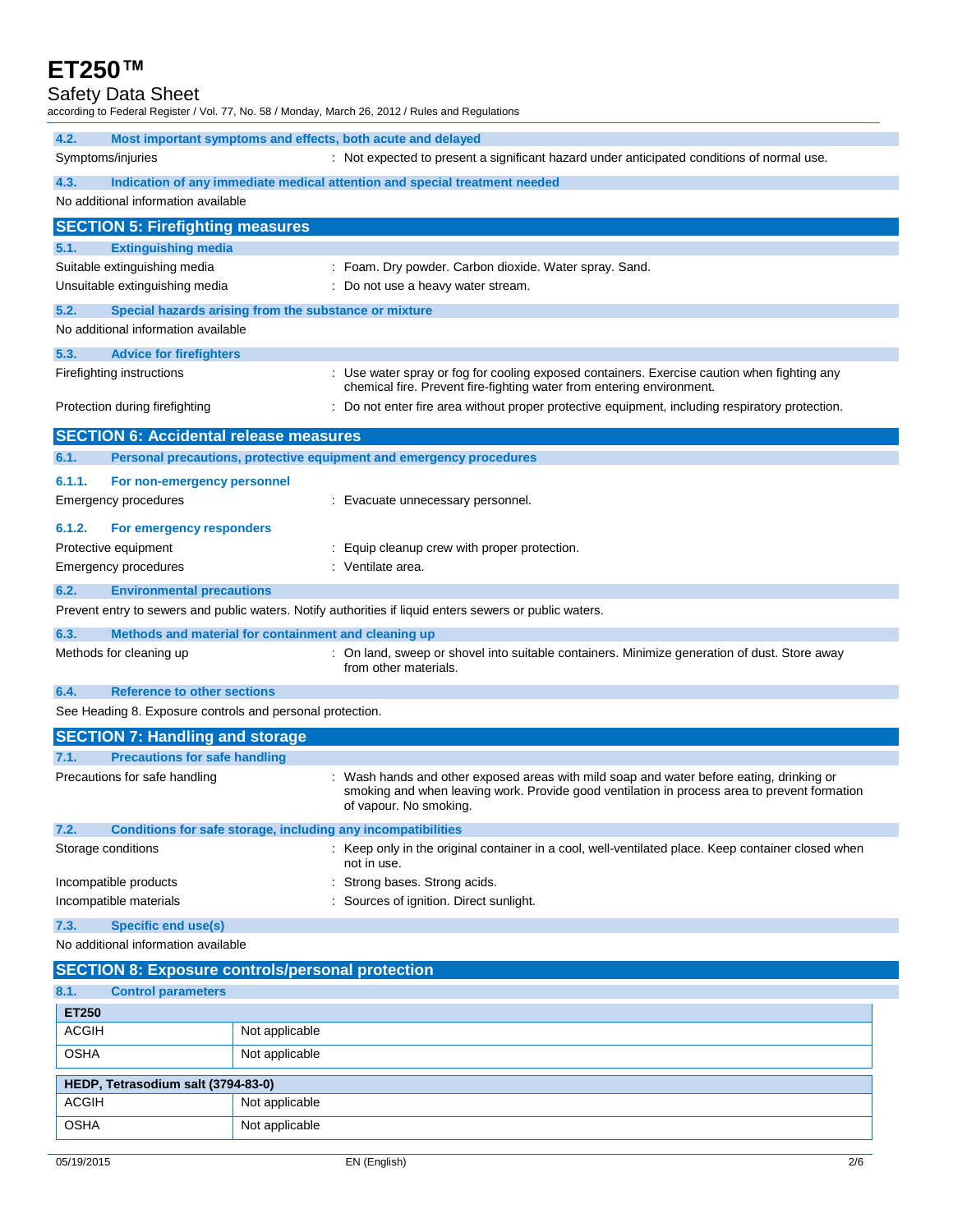### Safety Data Sheet

according to Federal Register / Vol. 77, No. 58 / Monday, March 26, 2012 / Rules and Regulations

| Benzotriazole (95-14-7)                                                 |                |                                                                                                                    |
|-------------------------------------------------------------------------|----------------|--------------------------------------------------------------------------------------------------------------------|
| <b>ACGIH</b>                                                            | Not applicable |                                                                                                                    |
| <b>OSHA</b>                                                             | Not applicable |                                                                                                                    |
|                                                                         |                |                                                                                                                    |
| 8.2.<br><b>Exposure controls</b>                                        |                |                                                                                                                    |
| Personal protective equipment                                           |                | : Avoid all unnecessary exposure.                                                                                  |
| Hand protection                                                         |                | : Wear protective gloves/protective clothing/eye protection/face protection protective gloves.                     |
| Eye protection                                                          |                | Chemical goggles or safety glasses.                                                                                |
| Respiratory protection                                                  |                | Use a properly fitted, particulate filter respirator complying with an approved standard if a risk                 |
|                                                                         |                | assessment indicates this is necessary. Respirator selection must be based on known or                             |
|                                                                         |                | anticipated exposure levels, the hazards of the product and the safe working limits of the<br>selected respirator. |
| Other information                                                       |                | Do not eat, drink or smoke during use.                                                                             |
|                                                                         |                |                                                                                                                    |
| <b>SECTION 9: Physical and chemical properties</b>                      |                |                                                                                                                    |
| Information on basic physical and chemical properties<br>9.1.           |                |                                                                                                                    |
| Physical state                                                          |                | : Solid                                                                                                            |
| Colour                                                                  |                | : white                                                                                                            |
| Odour                                                                   |                | No data available                                                                                                  |
| Odour threshold                                                         |                | No data available                                                                                                  |
| pH                                                                      |                | No data available                                                                                                  |
| Relative evaporation rate (butylacetate=1)                              |                | : No data available                                                                                                |
| Melting point                                                           |                | : No data available                                                                                                |
| Freezing point                                                          |                | No data available                                                                                                  |
| Boiling point                                                           |                | No data available                                                                                                  |
| Flash point                                                             |                | : No data available                                                                                                |
| Auto-ignition temperature                                               |                | : No data available                                                                                                |
| Decomposition temperature                                               |                | : No data available                                                                                                |
| Flammability (solid, gas)                                               |                | No data available                                                                                                  |
| Vapour pressure                                                         |                | No data available                                                                                                  |
| Relative vapour density at 20 °C                                        |                | : No data available                                                                                                |
| Relative density                                                        |                | : No data available                                                                                                |
| Solubility                                                              |                | Water: 100 % tablet; coating insoluble                                                                             |
| Log Pow                                                                 |                | No data available                                                                                                  |
| Log Kow                                                                 |                | No data available<br>: No data available                                                                           |
| Viscosity, kinematic<br>Viscosity, dynamic                              |                | No data available                                                                                                  |
| <b>Explosive properties</b>                                             |                | No data available                                                                                                  |
| Oxidising properties                                                    |                | No data available                                                                                                  |
| <b>Explosive limits</b>                                                 |                | : No data available                                                                                                |
|                                                                         |                |                                                                                                                    |
| 9.2.<br><b>Other information</b><br>No additional information available |                |                                                                                                                    |
|                                                                         |                |                                                                                                                    |
| <b>SECTION 10: Stability and reactivity</b>                             |                |                                                                                                                    |
| 10.1.<br><b>Reactivity</b>                                              |                |                                                                                                                    |
| No additional information available                                     |                |                                                                                                                    |
| 10.2.<br><b>Chemical stability</b>                                      |                |                                                                                                                    |
| Not established.                                                        |                |                                                                                                                    |
| 10.3.<br><b>Possibility of hazardous reactions</b>                      |                |                                                                                                                    |
| Not established.                                                        |                |                                                                                                                    |
| 10.4.<br><b>Conditions to avoid</b>                                     |                |                                                                                                                    |
| Direct sunlight. Extremely high or low temperatures.                    |                |                                                                                                                    |
|                                                                         |                |                                                                                                                    |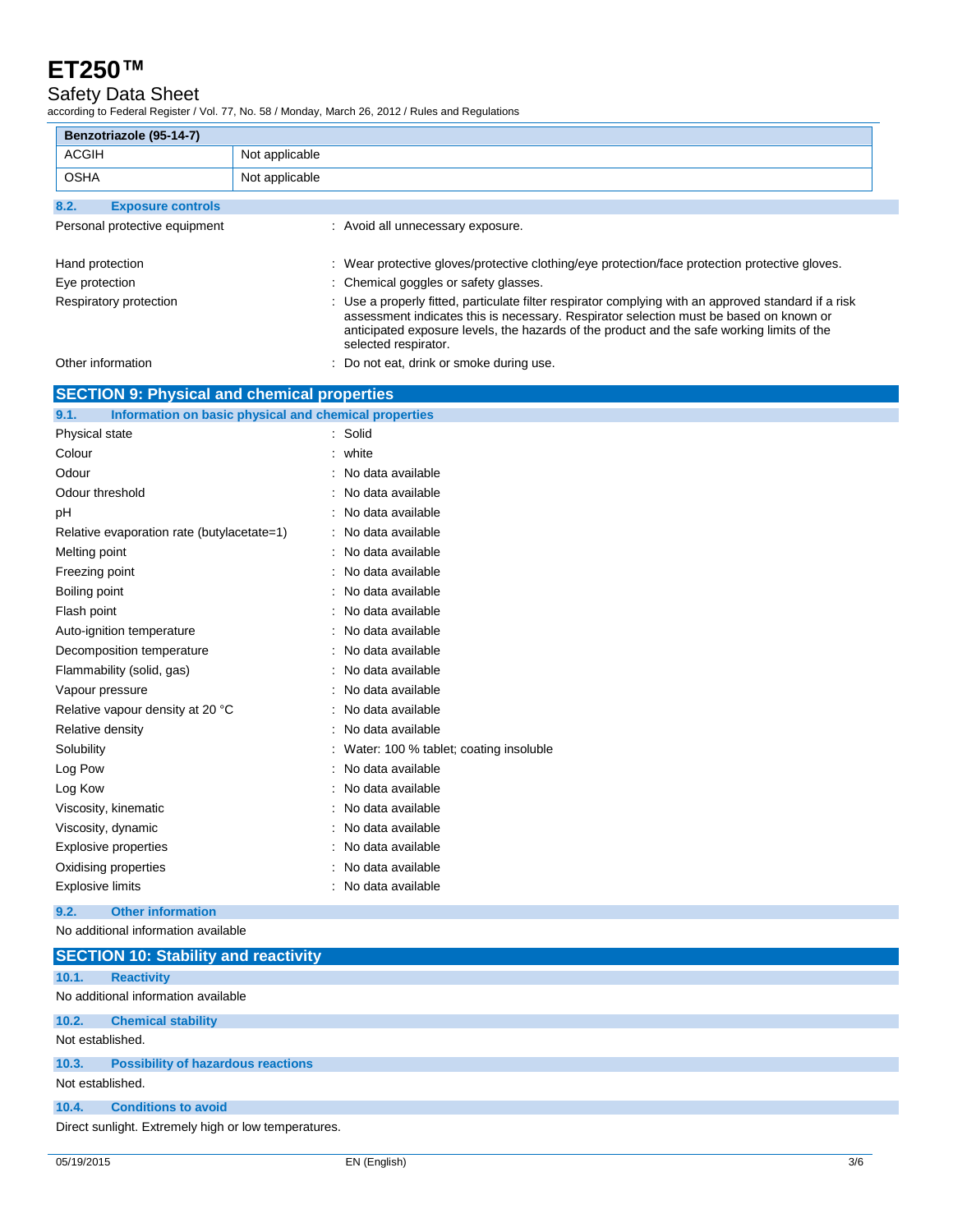### Safety Data Sheet

according to Federal Register / Vol. 77, No. 58 / Monday, March 26, 2012 / Rules and Regulations

| 10.5.                                        | Incompatible materials                  |  |  |  |  |
|----------------------------------------------|-----------------------------------------|--|--|--|--|
|                                              | Strong acids. Strong bases.             |  |  |  |  |
| 10.6.                                        | <b>Hazardous decomposition products</b> |  |  |  |  |
|                                              | Fume, Carbon monoxide, Carbon dioxide,  |  |  |  |  |
| <b>SECTION 11: Toxicological information</b> |                                         |  |  |  |  |
| 11.1.                                        | Information on toxicological effects    |  |  |  |  |
|                                              |                                         |  |  |  |  |

Acute toxicity **in the case of the case of the case of the case of the case of the case of the case of the case of the case of the case of the case of the case of the case of the case of the case of the case of the case of** 

| Benzotriazole (95-14-7)                                |                                                                   |
|--------------------------------------------------------|-------------------------------------------------------------------|
| LD50 oral rat                                          | 500 - 965 mg/kg                                                   |
| LC50 inhalation rat (mg/l)                             | 1910 mg/m <sup>3</sup> (Exposure time: 3 h)                       |
| ATE US (oral)                                          | 500.000 mg/kg bodyweight                                          |
| ATE US (dust, mist)                                    | 1.430 mg/l/4h                                                     |
| Skin corrosion/irritation                              | Not classified.                                                   |
| Serious eye damage/irritation                          | : Not classified.                                                 |
| Respiratory or skin sensitisation                      | : Not classified                                                  |
| Germ cell mutagenicity                                 | : Not classified                                                  |
| Carcinogenicity                                        | : Not classified                                                  |
|                                                        |                                                                   |
| Reproductive toxicity                                  | : Not classified                                                  |
| Specific target organ toxicity (single exposure)       | : Not classified                                                  |
|                                                        |                                                                   |
| Specific target organ toxicity (repeated               | : Not classified                                                  |
| exposure)                                              |                                                                   |
|                                                        |                                                                   |
| Aspiration hazard                                      | : Not classified                                                  |
| Potential adverse human health effects and<br>symptoms | Based on available data, the classification criteria are not met. |

|       | <b>SECTION 12: Ecological information</b> |
|-------|-------------------------------------------|
| 12.1. | Toxicity                                  |
|       |                                           |

| Benzotriazole (95-14-7)                                      |  |  |  |  |
|--------------------------------------------------------------|--|--|--|--|
| 39 mg/l (Exposure time: 96 h - Species: Oncorhynchus mykiss) |  |  |  |  |
| 141.6 mg/l (Exposure time: 48 h - Species: water flea)       |  |  |  |  |
|                                                              |  |  |  |  |
| <b>ET250</b>                                                 |  |  |  |  |
| Not established.                                             |  |  |  |  |
|                                                              |  |  |  |  |

| 12.3.                     | <b>Bioaccumulative potential</b> |                  |  |
|---------------------------|----------------------------------|------------------|--|
| ET250                     |                                  |                  |  |
| Bioaccumulative potential |                                  | Not established. |  |

**12.4. Mobility in soil**

No additional information available

| 12.5.             | Other adverse effects        |                                                      |
|-------------------|------------------------------|------------------------------------------------------|
|                   | Effect on the global warming | : No known ecological damage caused by this product. |
| Other information |                              | : Avoid release to the environment.                  |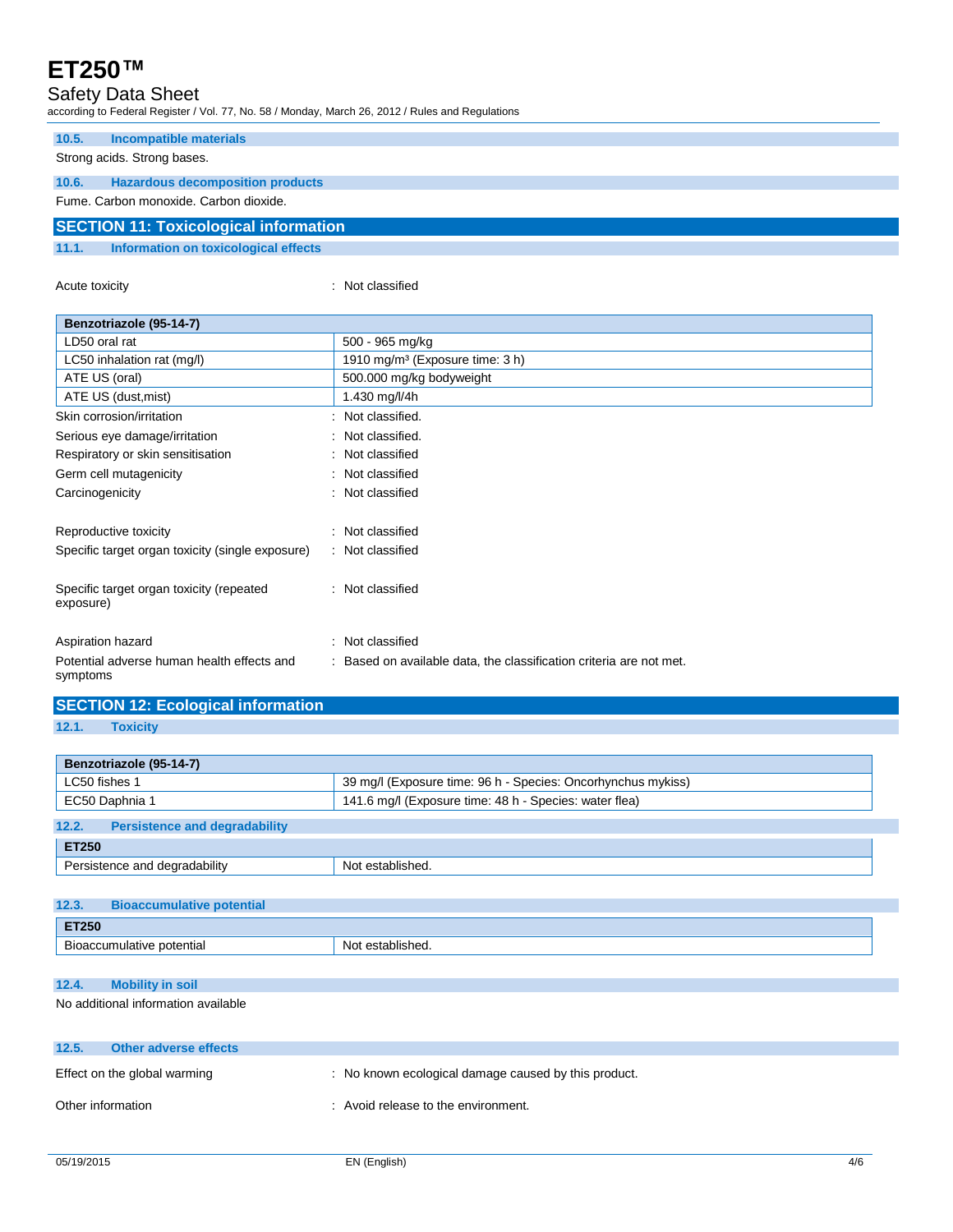### Safety Data Sheet

according to Federal Register / Vol. 77, No. 58 / Monday, March 26, 2012 / Rules and Regulations

| <b>SECTION 13: Disposal considerations</b>           |                                     |
|------------------------------------------------------|-------------------------------------|
|                                                      |                                     |
| 13.1.<br><b>Waste treatment methods</b>              |                                     |
| Ecology - waste materials                            | : Avoid release to the environment. |
| <b>SECTION 14: Transport information</b>             |                                     |
| UN-No.(DOT)                                          | : Non Regulated                     |
| UN-No. (IMDG)                                        | : Non Regulated                     |
| UN-No.(IATA)                                         | : Non Regulated                     |
| 14.2.<br><b>UN proper shipping name</b>              |                                     |
| Proper Shipping Name (DOT)                           | : Not applicable                    |
|                                                      |                                     |
| Proper Shipping Name (IMDG)                          | : Not applicable                    |
| Proper Shipping Name (IATA)                          | : Not applicable                    |
|                                                      |                                     |
| 14.3.<br><b>Transport hazard class(es)</b>           |                                     |
| Department of Transportation (DOT) Hazard<br>Classes | : Not applicable<br>÷               |
|                                                      |                                     |
| Transport hazard class(es) (IMDG)                    | : Not applicable                    |
| Transport hazard class(es) (IATA)                    | : Not applicable                    |
|                                                      |                                     |
| 14.4.<br><b>Packing group</b>                        |                                     |
| Packing group (DOT)                                  | : Not applicable                    |
| Packing group (IMDG)                                 | : Not applicable                    |
| Packing group (IATA)                                 | : Not applicable                    |
|                                                      |                                     |
| 14.5.<br><b>Environmental hazards</b>                |                                     |
| Marine pollutant(IMDG)                               | : No                                |
| Marine pollutant(IATA)                               | : No                                |
|                                                      |                                     |

#### **SECTION 15: Regulatory information**

#### **15.1. US Federal regulations**

All components of this product are listed, or excluded from listing, on the United States Environmental Protection Agency Toxic Substances Control Act (TSCA) inventory

This product or mixture does not contain a toxic chemical or chemicals in excess of the applicable de minimis concentration as specified in 40 CFR §372.38(a) subject to the reporting requirements of section 313 of Title III of the Superfund Amendments and Reauthorization Act of 1986 and 40 CFR Part 372.